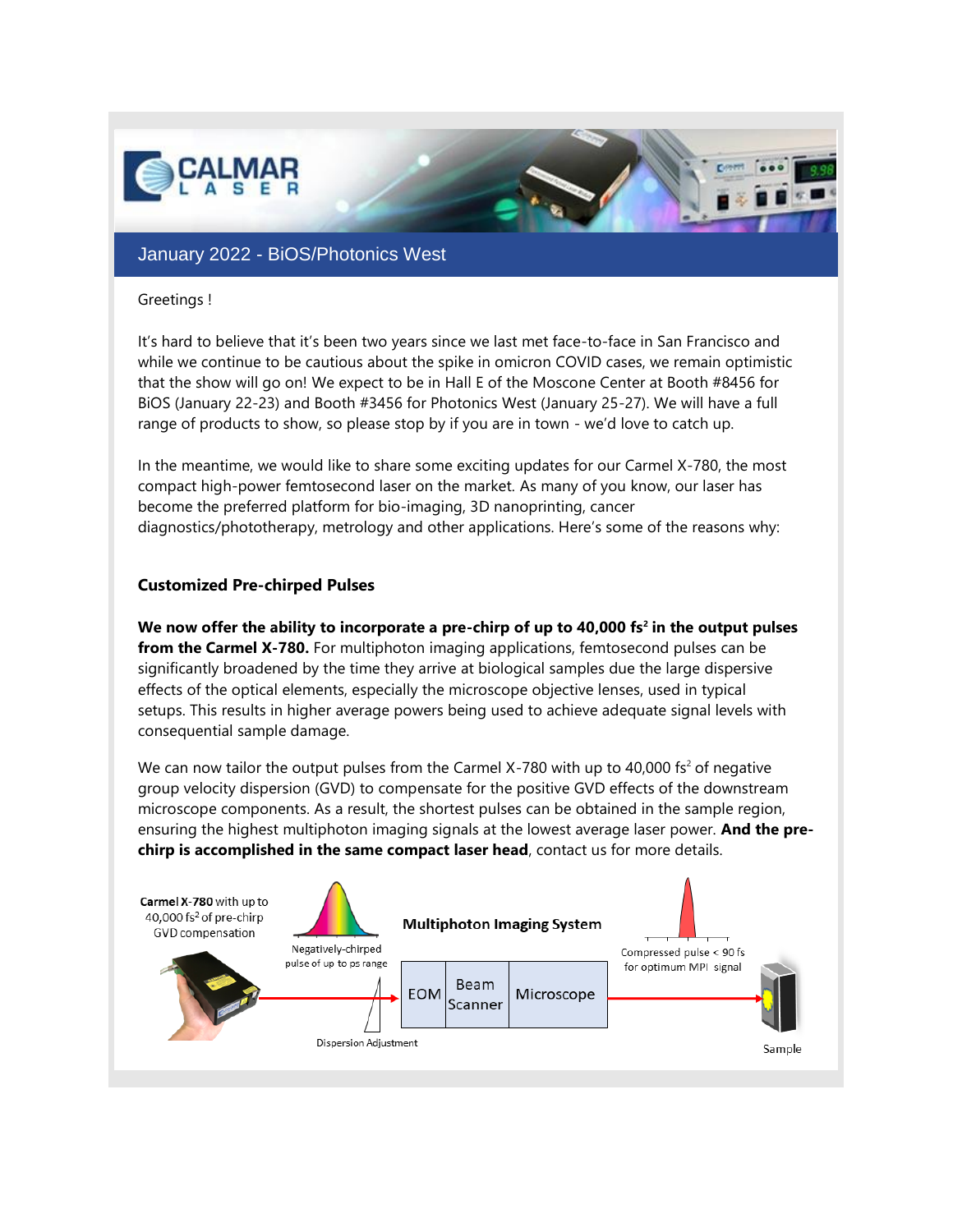### **Air-cooled with an Extended Operating Temperature Range**

Unlike other solid state femtosecond lasers, the Carmel X-780 requires no external chiller. The fiber laser is completely air-cooled. Further, we have extended its operating temperature to accommodate a wider range of ambient environments. So, whether you are in a well-controlled lab or using the laser on an outdoor platform, you can expect exceptional performance from 17 to 38°C.



#### **Power Adjustment Feature**

Another new option, is the ability to make power adjustments while still preserving the same short output pulses. The power can be adjusted over  $\pm 10\%$  range to maximize signal levels and ensure optimal performance for your experiments.

**We look forward to sharing more details in a few weeks. As always we are interested to learn more about your unique application requirements and how we might assist with customized ultrafast fiber laser solutions, please stop by to chat.**

Regards,

Tony Lin, PhD **Calmar Laser.** 951 Commercial Street Palo Alto, CA 94303 Email: [sales@calmarlaser.com](mailto:sales@calmarlaser.com) [www.calmarlaser.com](http://www.calmarlaser.com/)